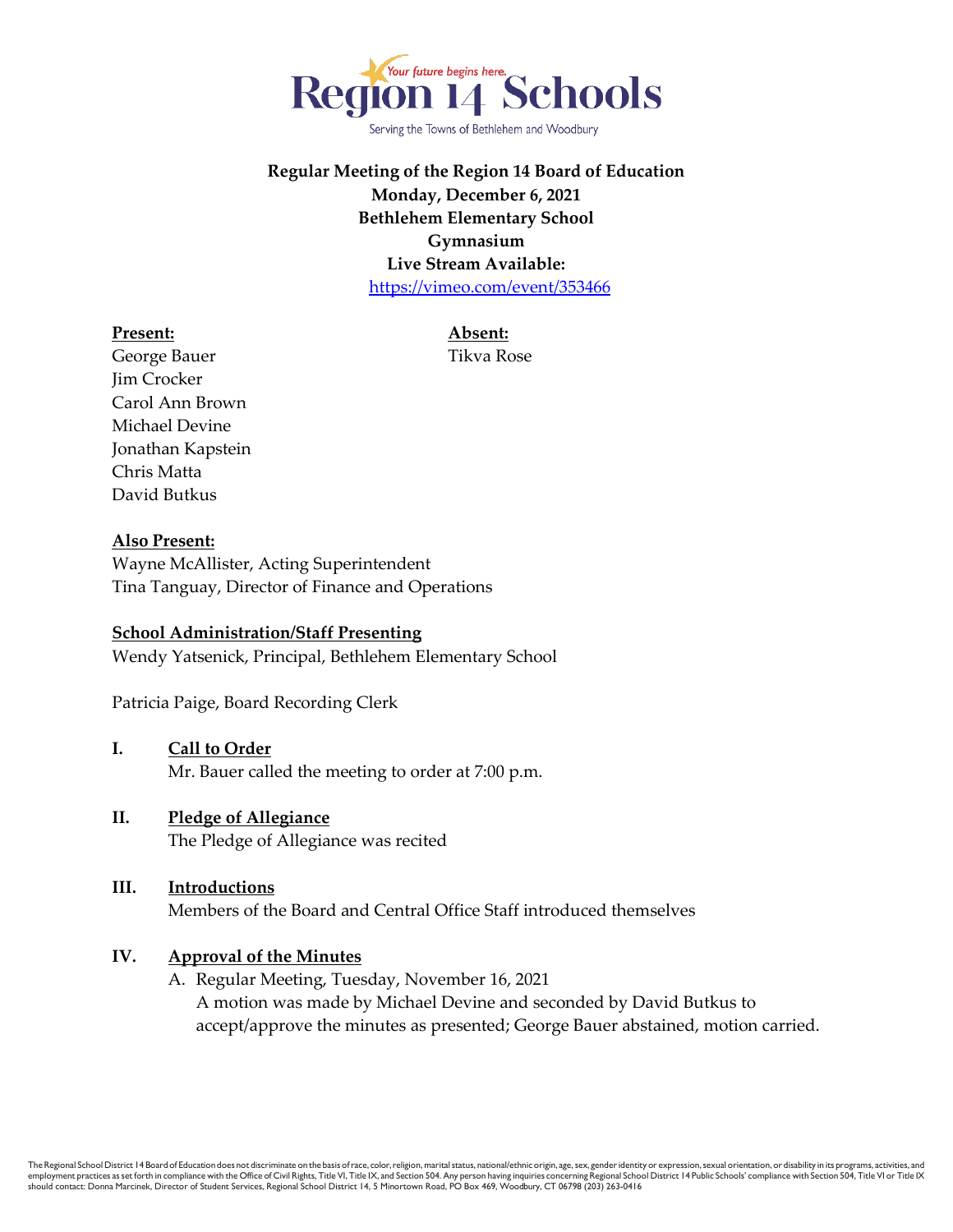# **V. Acting Superintendent's Report**

## A. Bethlehem Elementary School Update

Ms. Yatsenick, the Principal of Bethlehem Elementary School, along with several members of the Student Council reported on happenings at the school. A video highlighted a recent school field trip, book reading, and a collage of student activities. Two publications were also offered as additional information, *What's Happening Now* and *In Case You Missed it.* 

## B. Personnel Report

The Personnel Report for November 2021 was read into the record by Mr. McAlliser and consisted of several new hires and resignations.

# C. School Safety and Security

Given the recent events, Mr. McAllister spoke to school safety in Region 14. Since the beginning of the 2013 school year, Region 14 has employed full-time resource officers at each of the facilities. The schools have also undergone a vulnerability and threat assessment, which was performed by a trained police officer certified by the CT State Police/Department of Homeland Security earlier this year. ALICE training (Alert, Lockdown, Inform, Counter, Evacuate) is required for all new staff hires and was completed during Teacher Orientation; existing staff received the annual refresher training within the first few weeks of school. Fire, lockdown and/or evacuation drills are held throughout the school year with a bus evacuation drill scheduled early in the year.

## D. Covid Update

The most recent Covid numbers for the district note 8 positive students, 1 positive staff member, and 16 students in quarantine for a total of 25.

# **VI. Committee Reports**

#### **Finance**

Ms. Tanguay reviewed the monthly financials for November. Revenue for the month totaled \$17,255,623 or 45.75%. Budgeted expenditures equaled \$13,763,338 or 36.49%. The Food Service Program noted a profit of \$8,247 for November and year-to-date profit of \$19,261. The management of the lunch program under the supervision of EdAdvance has been a positive experience thus far; some staff hours have been adjusted to optimize efficiency.

# **Public Relations**

Ms. Brown thanked all those who orchestrated and participated in the Grinch Breakfast. She also made mention of the FFA Potluck and wreath decorating, NHS inductions, Bethlehem tree lighting festivities and the Farm to Table Senior Citizen Grab-n-Go.

# **Curriculum**

The committee will continue with their fourth and final information gathering tour at MES on Friday. There will also be a formal meeting of the committee on Thursday, December  $9<sup>th</sup>$  at 2:45 p.m. in the Nonnewaug High School Library. The topic of discussion will be the African-American, Black, Puerto Rican and Latino studies.